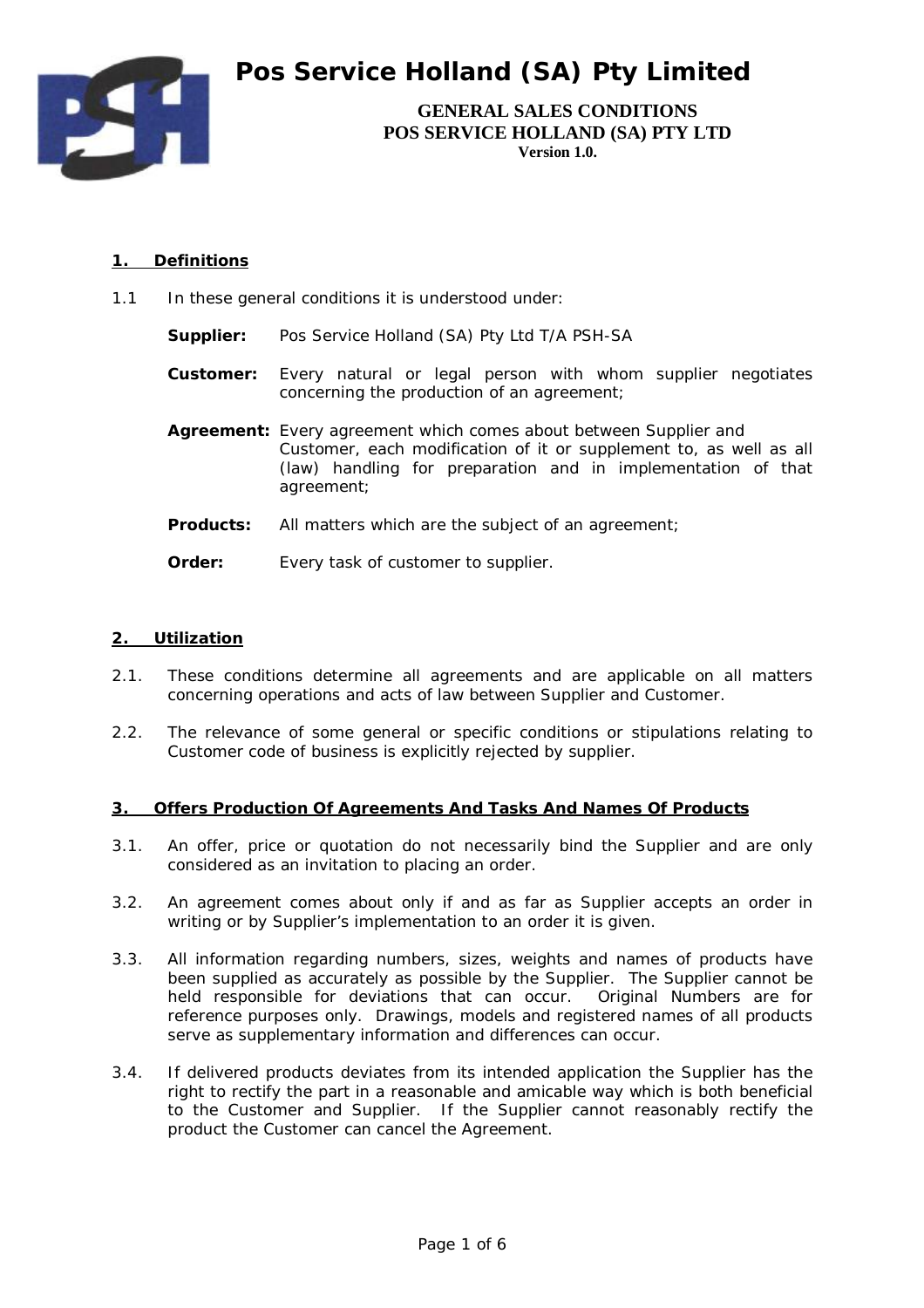

**GENERAL SALES CONDITIONS POS SERVICE HOLLAND (SA) PTY LTD Version 1.0.** 

## **4. Modifications And Supplements**

4.1. Modifications of and supplements are only provision in an agreement and/or the conditions apply only if they have been fixed in writing by Supplier and are related only to the concerning agreement.

## **5. Prices**

- 5.1. All prices shown are in SA Rand and exclude VAT. Costs relating to freight, packing, Import & Export duties and taxes are payable by the Customer unless otherwise agreed upon.
- 5.2. Prices based on the time of closing the agreement and before actual delivery is made can be modified if costs relating to currency rates, freight, export and import duties, taxes, levies levied directly or indirectly to the Supplier. These costs would be passed onto the Customer.

#### **6. Payment**

- 6.1. Customer will pay in the currency that is reflected on the Invoice within 30 days from receipt of Invoice. Interest will be applicable on late payment as per Prime Bank Rate per month and payment terms will be at the discretion of the Supplier.
- 6.2. Taking into account provisions of Item 6.1 all Invoices must be paid in full no discounts, credit notes or any other deductions can be off-set against Due Invoices. Customer can at no time suspend or delay any due Invoices.
- 6.3. At any time the Customer's Credit becomes in doubt the Supplier can request prepayment or secure approximate collateral for the value of the order before the order is completed. The supplier will not be liable to pay interest or incur any penalties for holding such collateral on behalf of the Customer. The Customer's Credit Rating is the sole discretion of the Supplier.
- 6.4 If the Customer's credit limit is reached and further credit is required for a limited period of time the full amount will incur interest at Prime Bank Rates that the account becomes overdue.
- 6.5 If the Customer defaults on outstanding accounts and legal or non legal proceedings are implemented for these payments all costs are payable by the Customer.

## **7. Property Reservation**

7.1. Ownership of all goods will remain with the Supplier and will only become the property of the Customer when all payment obligations have been completed.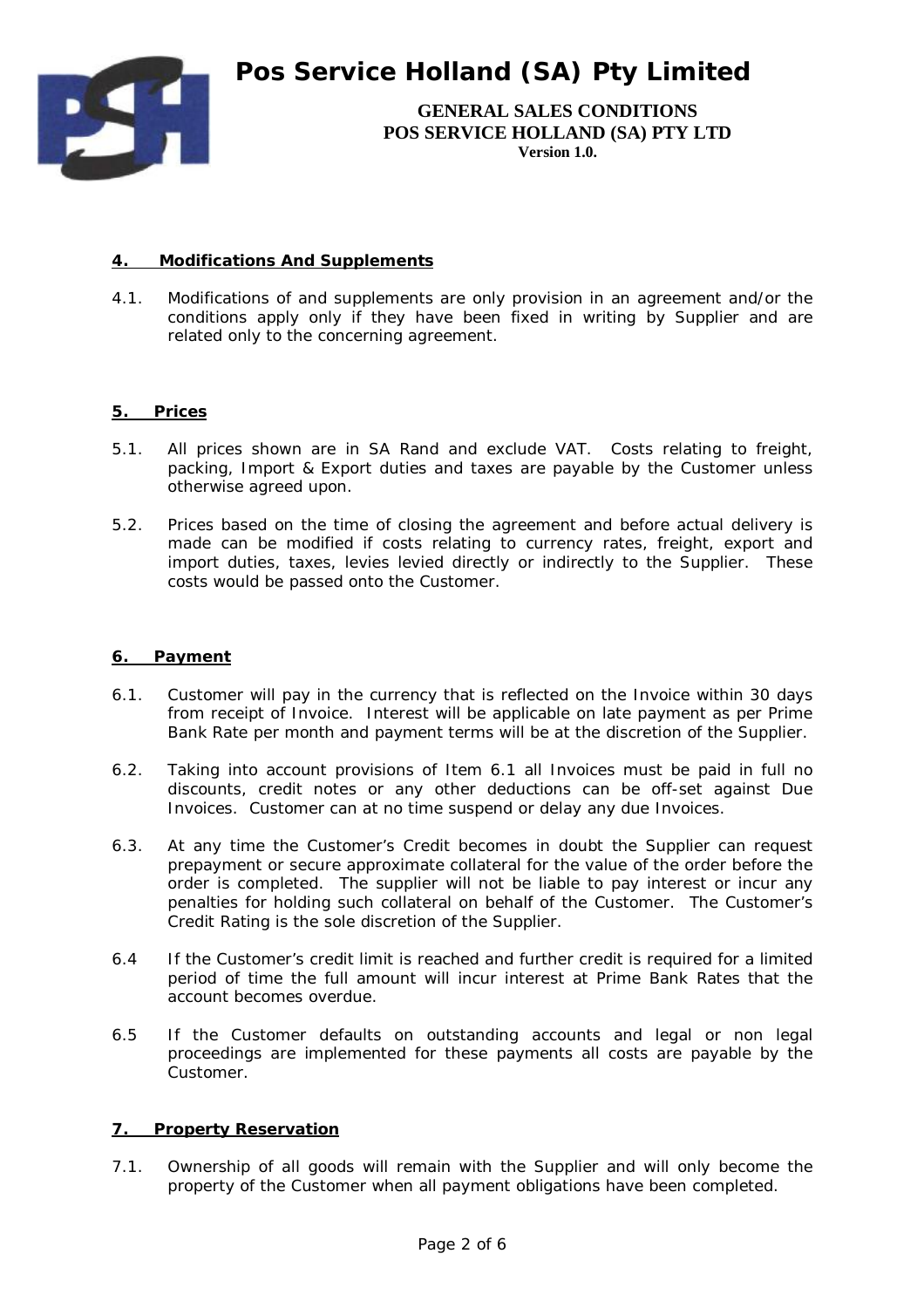

**GENERAL SALES CONDITIONS POS SERVICE HOLLAND (SA) PTY LTD Version 1.0.** 

- 7.2. Taking into account Item 7.1 the Customer cannot sell, pledge or enter into any transaction legal or non legal regarding the product as collateral until the Supplier has received full payment of the product.
- 7.3. As long as the Supplier is the owner of the products the Customer will store the products in a manner that is clear the Supplier has ownership of the product. The Customer is obliged on the request of the Supplier to advise where the Products are at all times. The Customer has to notify the Supplier under any circumstances if the Product is threatened by confiscation or any claim by a third party immediately.
- 7.4. If a Customer is held in a provisional seizure for non payment or is in a state of bankruptcy the Customer will immediately inform the necessary official governing personal that products in his possession is legally the property of the Supplier. In such instance the Customer is legally bounded to ensure the Supplier's Products cannot be sold under any circumstances.

## **8. Delivery Periods**

- 8.1. Delivery dates given by the Supplier at the time of the Agreement are based on valid circumstances which are dependent on data from third parties and facts which they have supplied to the Supplier. The Supplier at all times will endeavour to adhere to deliveries as per Agreement.
- 8.2. If the Supplier's implementation of delivery date is dependant on the Customer supplying of components or data the onus of the Delivery is dependant on the Customer.
- 8.3. Late deliveries do not entitle the Customer to claim damages from the Supplier. The Customer cannot cancel the Agreement unless the late deliveries will impact irrevocable loss to the Customer under such circumstances the Agreement can be cancel.
- 8.4. The Supplier has the right to partial deliveries to the Customer.

# **9. Delivery And Risk**

- 9.1. Delivery of products as stated in the Agreement relating to costs, transferring of ownership and risk according to the conditions usual in the trade i.e. free, f.o.b.; c.i.f. and c.f. are applicable to the Inco Terms of the International Chamber of Commerce in Paris.
- 9.2. When the terms and conditions are not as listed in Item 9.1 the risk, delivery and ownership of the goods will be for the Customer when the Supplier has informed the Customer that the goods are ready to be despatched. The Supplier will inform the Customer time and place of where the goods are.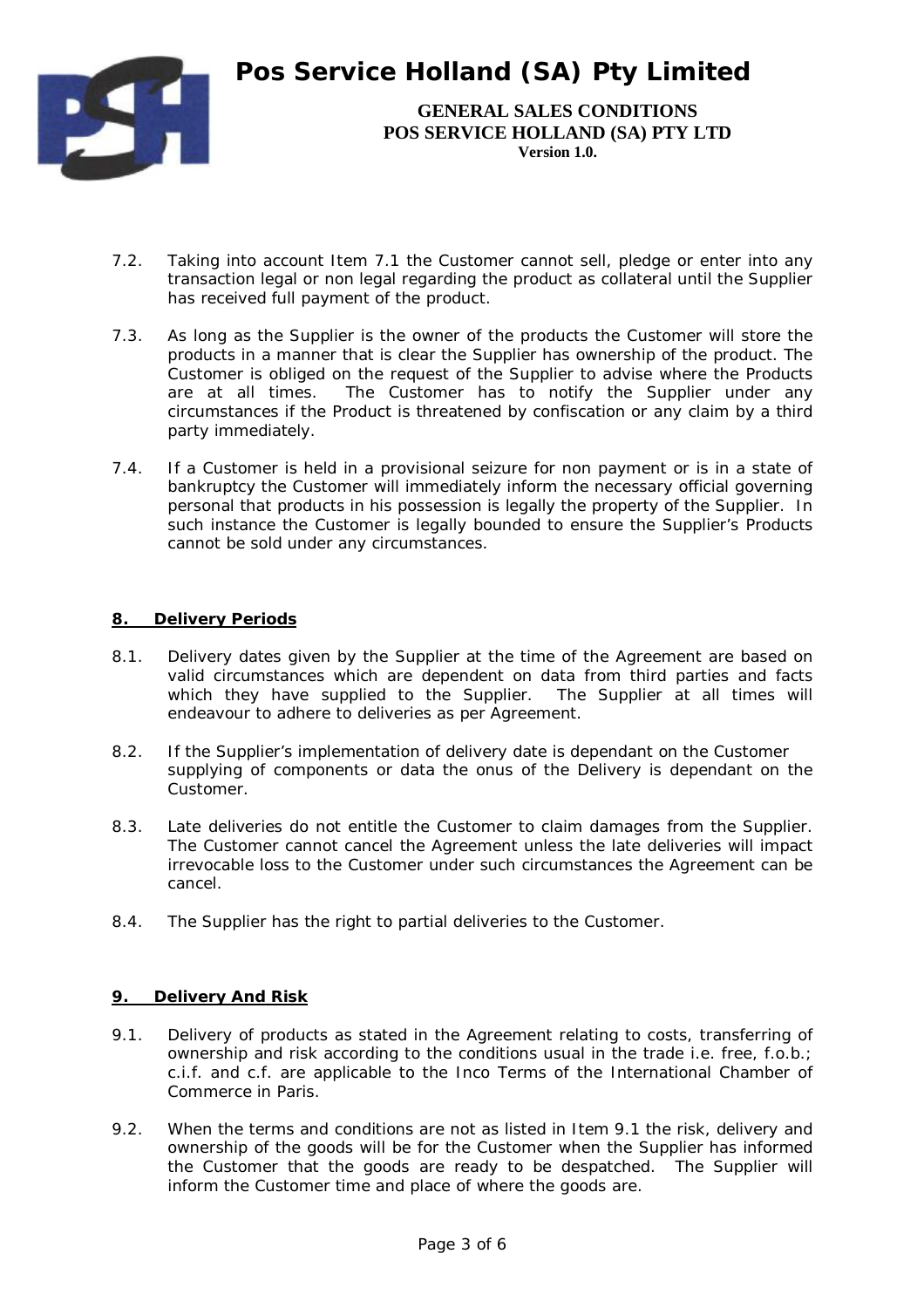

**GENERAL SALES CONDITIONS POS SERVICE HOLLAND (SA) PTY LTD Version 1.0.** 

9.3. If the Customer default on the collection of goods as specified in the Agreement the Supplier is allow warehousing the products but the Customer is still liable for costs and risk. The Supplier is permitted to sell the products to a third party and Customer is still liable for outstanding costs if these costs have not been paid by the third party as well as interests and costs pertaining to the product.

# **10. Circumstances Beyond One's Control**

- 10.1. If the Supplier cannot meet their obligations through circumstances beyond their control then the obligations to the Customer is suspended for the duration of the circumstances.
- 10.2. If the circumstances as listed in Item 10.1 lasts beyond one month, both parties have the right in writing to dissolve partially or wholly the Agreement as long as the situation is justified by the circumstances.
- 10.3. If the circumstance is beyond the Suppliers control, the Customer has no right to claim full or partial compensation even if the Supplier receives an advantage of the circumstances.
- 10.4 If there is risk of circumstances beyond the suppliers control and the Supplier is aware of such risk the Customer cannot claim compensation from the Supplier for such a situation. Such examples is strikes, deportation, halting of production through a third party, transport breakdown, rules imposed by governing bodies, permits not given or withheld these circumstances is beyond the Suppliers control.
- 10.5. The Supplier will inform the Customer as soon as possible without delay of imminent circumstances beyond the Supplier's control.

## **11. Inspection And Complaints**

- 11.1. The Customer is obliged to inspect all goods either through a third party, before delivery or on receipt of delivery. Complaints must be communicated at the latest 8 days after arrival of delivery in writing to Supplier.
- 11.2. If latent defects cannot be detected in the 8 day inspection a further lead time of 1 year is allowed after Invoice Date. The defect must be communicated in writing to the Supplier once the defect is known.
- 11.3. After quality control from the Customer is completed and the Product proves to be defective in it usage, processing or installation of the concerned product the Customer is obliged to immediately and if reasonable possible to cease usage of the product to prevent further damage.
- 11.4. The Customer will grant full co-operation to the Supplier to investigate the complaint regarding the working process, assembling, usage and the installation of the defective product.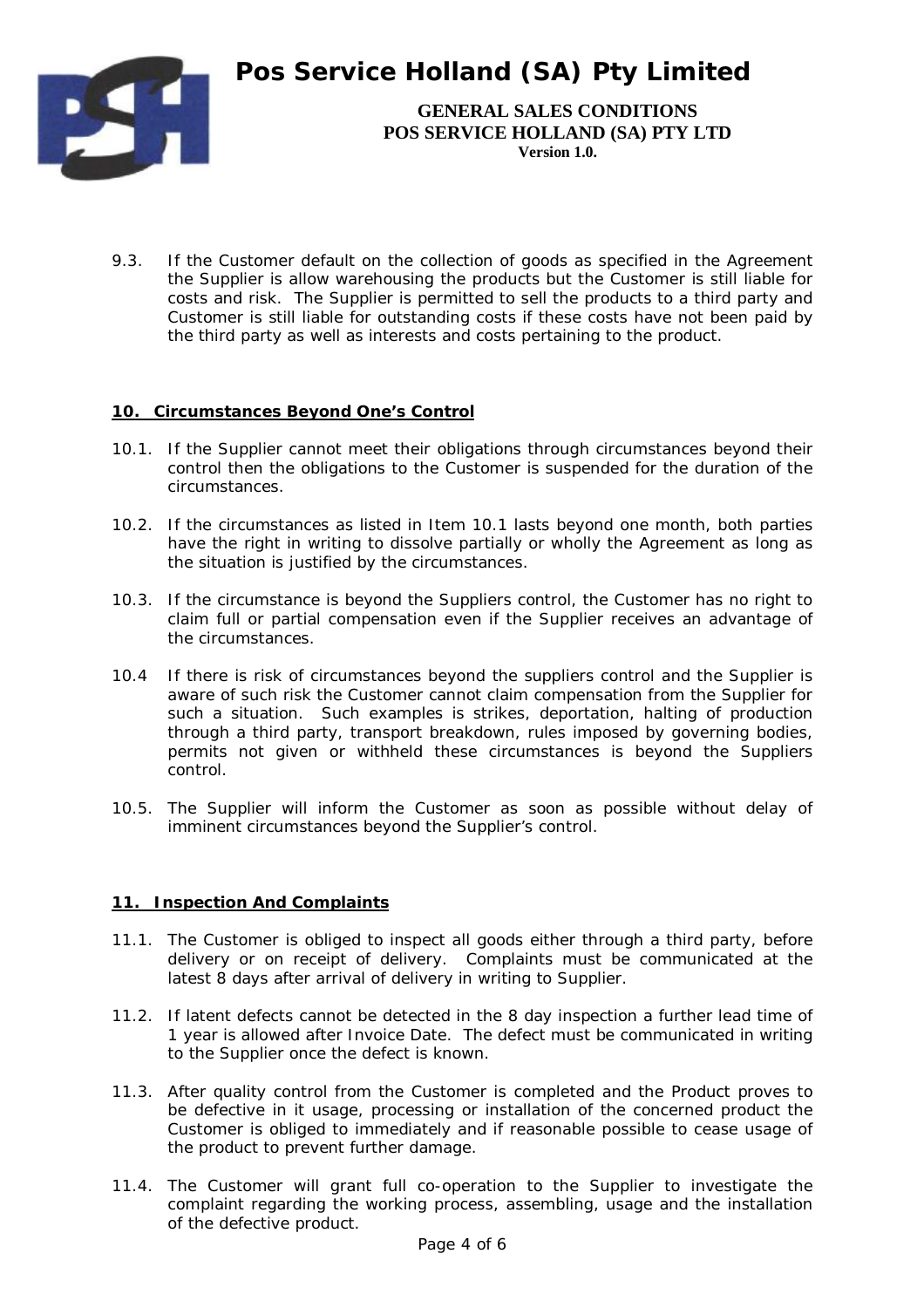

**GENERAL SALES CONDITIONS POS SERVICE HOLLAND (SA) PTY LTD Version 1.0.** 

- 11.5. If the Customer does not co-operate or allow an investigation to be done on the defective product the Customer has no claim against the Supplier.
- 11.6. Customer is only permitted to return defective products once approval has been given by the Supplier.
- 11.7. If the complaint of the product by the Customer is sent timeously and the complaint is justified the Supplier's obligation is liable as stated in Item 12.3 taking into account the remaining provisions of Item 12.

# **12. Warranty**

- 12.1. Supplier vows to Customer at delivery of the product comply with the contractual Agreement between the Customer and Supplier. The product supplied will be in accordance with general usage and conditions as stipulated in the Agreement.
- 12.2. The supplier cannot be held for warranties that are not covered by their suppliers or subcontractors.
- 12.3. On complaint of the product as is in accordance with Item 11, and the complaint is justified the Supplier on the return of the product will replace, repair, credit or offer a discount to the Customer. The Supplier's obligation will have been met and no further compensation will be given to the Customer.
- 12.4 The Supplier offers no warranties on repairs except for those mentioned in 12.3.
- 12.5 Guarantee conditions on all Starter and Alternators are for a period of 1 (one) year, with a maximum of 100,000 km unless otherwise stated.
- 12.6 Warranty exceptions are applicable when Starters and Alternators are used in any form of mining application. Limited warranty will be applicable in such usage.

## **13. Liability And Protection**

13.1. The maximum compensation the Supplier will credit on a damaged product is the Invoice Value of the product.

## **14. Intellectual Property**

- 14.1. Customer does not have the right of intellectual property concerning the products provided by the Supplier.
- 14.2. The Customer is not permitted to modify or delete the Supplier's markings on the product nor copy or reproduce such markings.